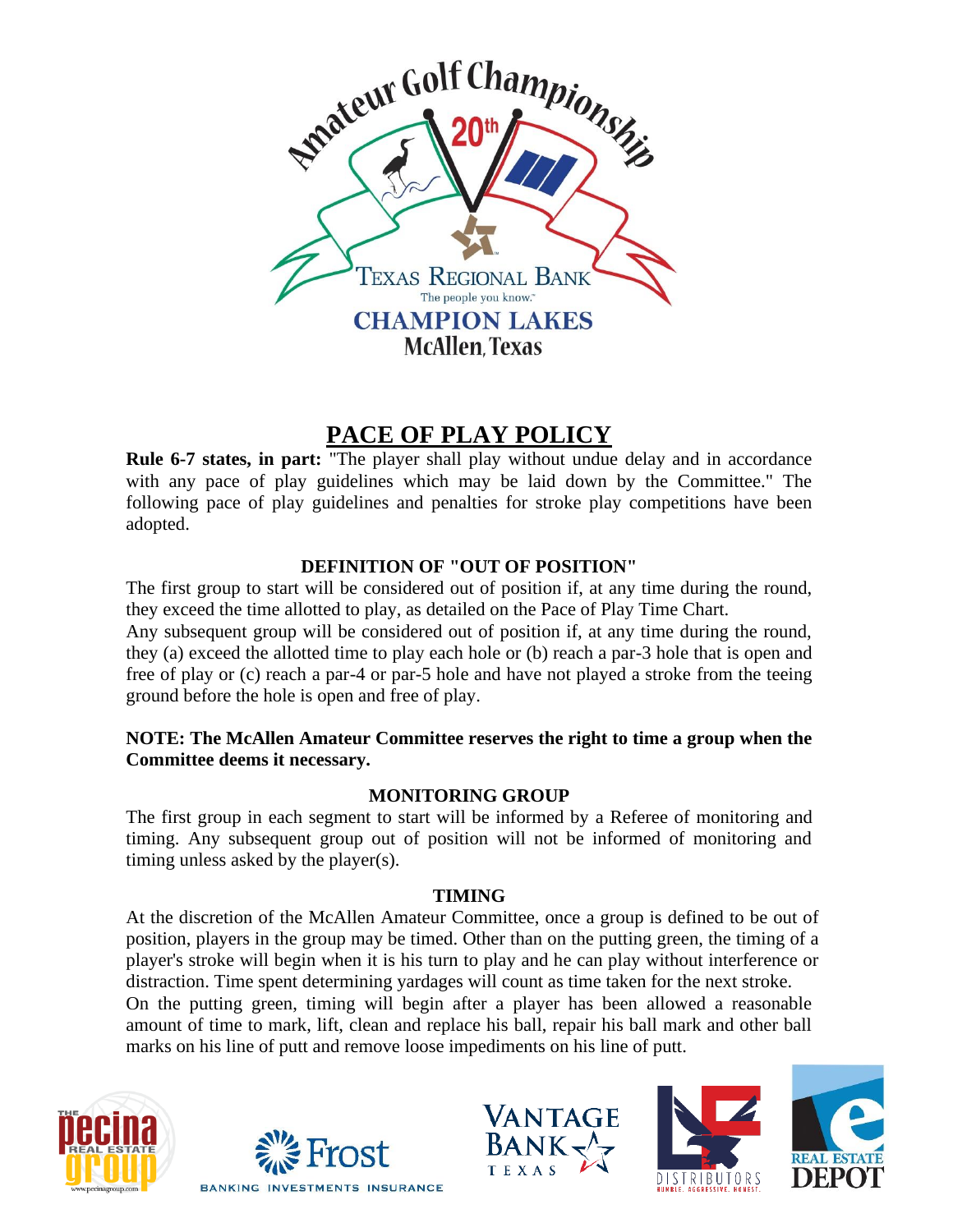

**Note: A player is permitted 40 seconds to play a stroke, an extra 20 seconds (for a total of 60 seconds) will be allowed for:**

- **a) the first player to play a stroke on a par-3 hole;**
- **b) the first player to play a second stroke on a par-4 or par-5 hole;**
- **c) the first player to play a third stroke on a par-5 hole;**
- **d) the first player to play around the putting green; or**
- e) **the first player to play on the putting green.**

Any player in a group being timed, who exceeds the allotted time to play a stroke, will be informed as soon as practicable.

### **PENALTIES DURING THE ROUND**

#### **First Offence:**

One timing exceeding the applicable time to play a stroke - no penalty.

#### **Second Offence:**

One more timing (a total of two) exceeding the applicable time to play a stroke-Two (2) strokes penalty.

#### **Third Offence:**

One more timing (a total of three) exceeding the applicable time to play a stroke – An additional (2) strokes penalty

#### **Fourth Offence:**

One more timing (a total of four) exceeding the applicable time to play a stroke disqualification.

**Note:** Any timing exceeding the applicable time will be carried over throughout the round.

#### **APPEALS**

*A penalty for slow play cannot be appealed. The decision from the McAllen Amateur Referee shall be final.*